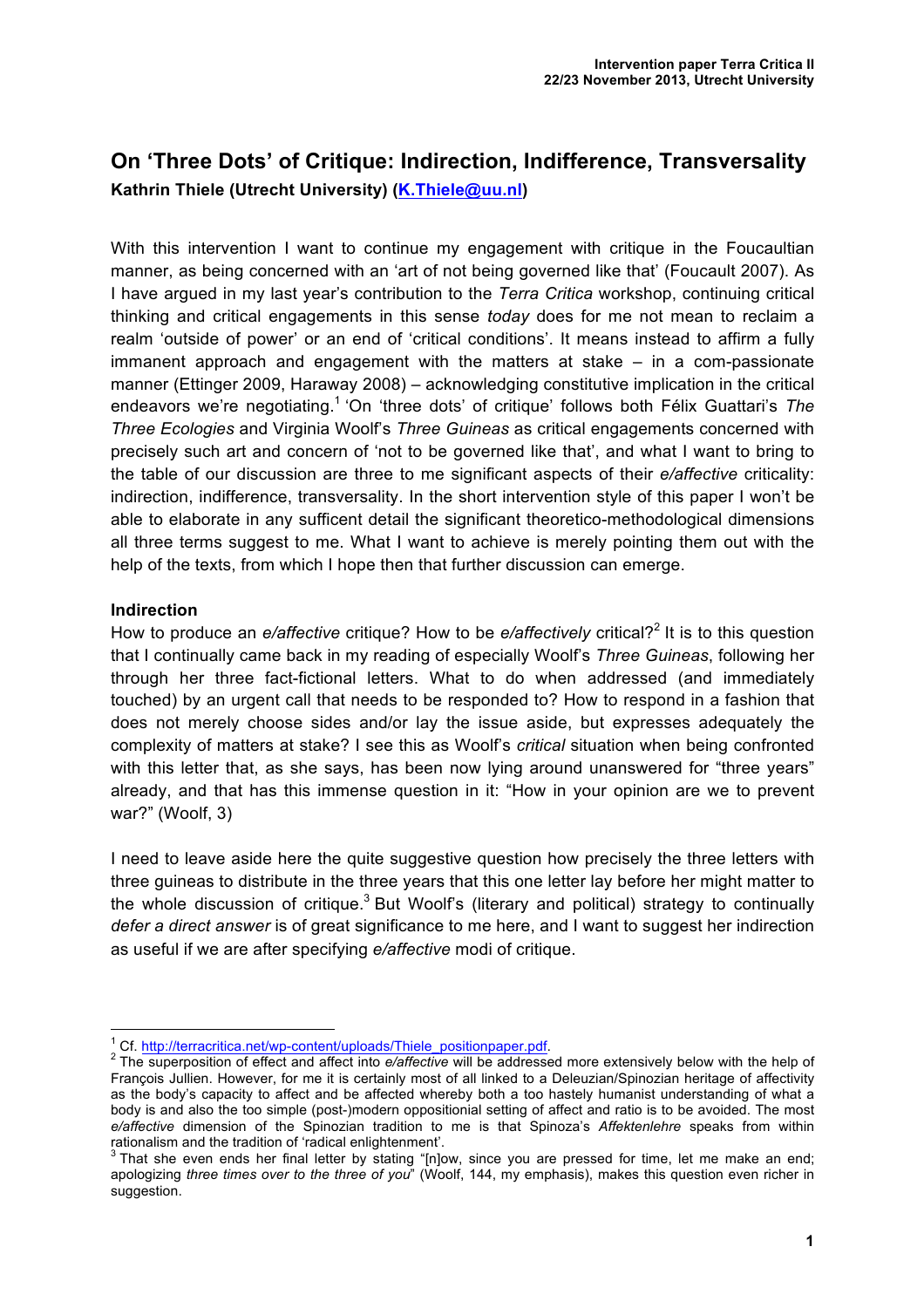That indirection is Woolf's strategy in her response(s), we can trace right from the very beginning. She starts her first approach to answer by stating that it "takes time" to find good explanations for the many answers that "have suggested themselves" (3). Slowness is, thus, the rhythm she suggests – "[t]hree years is a long time"  $(3)$ . We can also detect the significance of indirection in Woolf by simply counting (especially in this first part of *Three Guineas*) how frequently it is said that "the daughters of educated men have no direct influence" (13), that it is "the indirect nature" (15) of influence on these matters – war, culture, and freedom – that also marks Woolf's writing. And, of course, we can follow it by simply listening to her argumentation in each of the three parts in which she defers the question respectively the prevention of war to always another question: women's education (the "imperfect" women's college), women's professions (the ambivalence of "earning her own living"), and women's difference (the provocative suggestion of the "Outsiders' Society").

If it is with these powers of indirection that Woolf's literary critical engagement with both the addressee of her letter and the issues at stake becomes so *e/affective*, then as the critical strategy chosen by Woolf, indirection becomes significant on (again) three levels: used as a *politics of location*, indirection does not hide but instead highlights the historically specific distribution of speaking positions and silences within the terrain of the discussion at stake; as a *diffractive manoeuvre*, Woolf by indirect-ing the discussion 'gains space' for the matters at stake. In her answers we see new interference patterns emerge and, thereby, the terrain of discussion itself is reopened; and as an *earthly practice*, Woolf is fully aware of the necessary entanglements with-in the matters at stake – however indirect it may be. Indirection, thus, is also of a different 'logic' than any either/or criticism.<sup>4</sup>

#### **Indifference**

If we at this moment compare notes with the French philosopher François Jullien who writes in *A Treatise on Efficacy: Between Western and Chinese Thinking (2004) that reaching* effectivity might not imply "a psychology of will" but "[a]ll that is needed is a phenomenology of effectivity – as in affectivity – that is to say, effectiveness", we can further specify what is theoretically so significant here.<sup>5</sup> Reading Woolf and Guattari with Jullien's argumentative move from effectiveness as efficacy (a purely willed effect) to efficency (emergent – indirect – effectiveness), it might be possible to argue that criticality's effectiveness "is not something that one 'seeks', steering towards it directly and deliberatively". Rather, critical "strategy is always a matter of how to impinge upon the process upstream (*en amont*), in such a way that an effect will then tend to 'come' of its own accord" (Jullien, 121). Such emergent, processual effectiveness does not confront head on, but shows – on first sight at least – even indifference in respect to the wished for result. Jullien here speaks of a thinking of efficiency "unconnected to the notion of a cause" which, when it does not get re-connected to a theological/transcendental absolute principle, "becomes *efficiency*, the processivity of which stems from the fund of immanence" (Jullien, 133).

 $4$  With more time and space available here, I would also argue that Guattari's multiplication of ecology (as one) into *The Three Ecologies* is to be read as indirect-ing the discussion at stake. He defers the oppositional militancy against "Integrated World Capitalism" via a systemic disturbance of the established micro-/macro- or

individual/collective/environmental-differentiations.<br>
<sup>5</sup> Referring to this specific text by Jullien, I have to also state the ambivalence that I feel respectively his 'comparative' style "between Western and Chinese Thinking" that cannot avoid re-classification and thus renewed cultural fixations. Also, his philosophizing of efficacy/effectiveness from approaches in warfare, politics and diplomacy is ultimately not insignificant for this paper (but cannot be explored further here).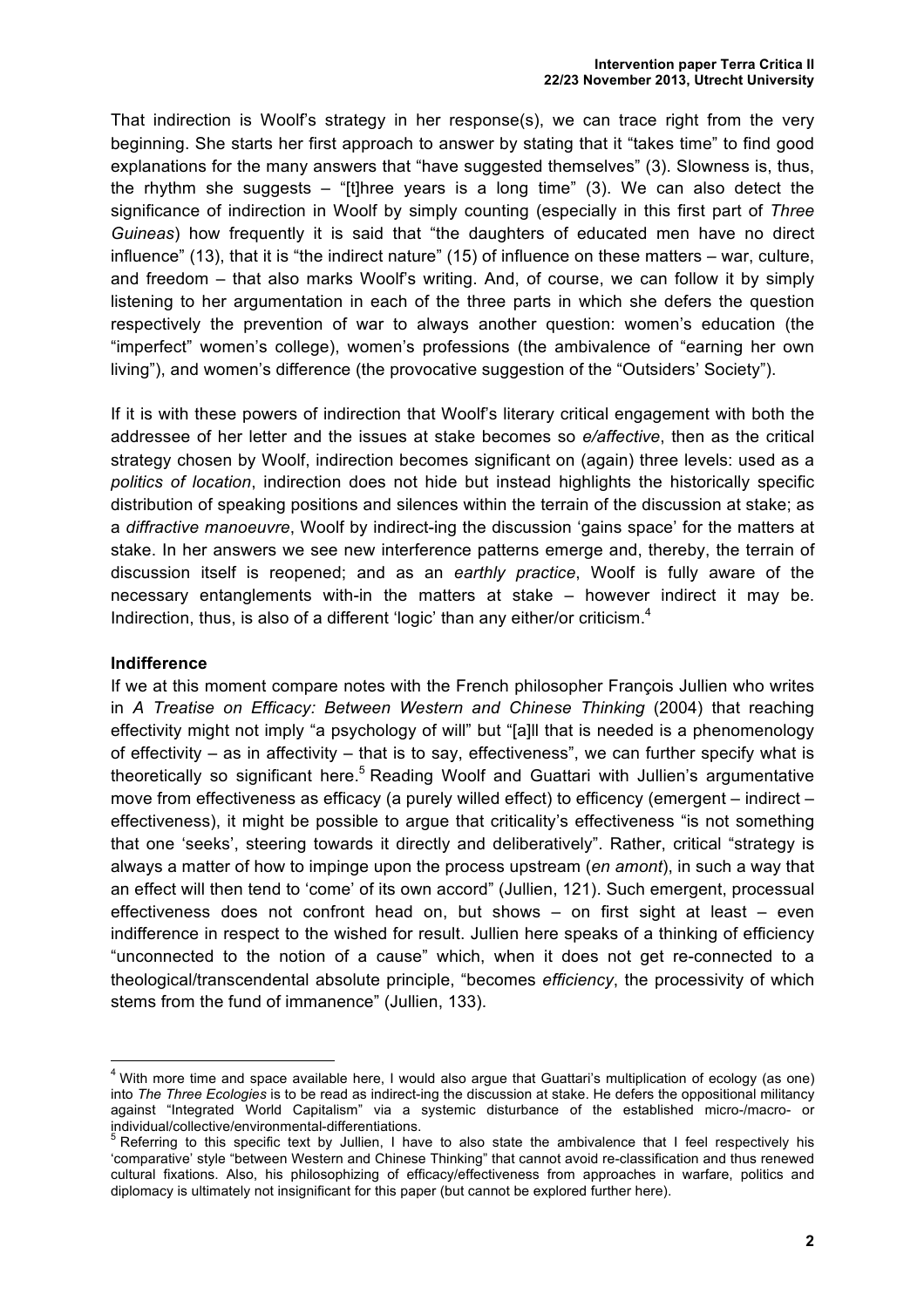Is it possible to read Woolf's provocative quest for indifference in respect to the question how to prevent war in the third part of her *Three Guineas* in such immanent manners? There she argues:

It is briefly, not to incite their brothers to fight, or to dissuade them, but to maintain an attitude of complete indifference. But the attitude expressed by the word 'indifference' is so complex and of such important that it needs even here further definition. Indifference in the first place must be given a firm footing upon fact. (Woolf, 107)

And the fact she is bringing to the fore at this moment is the statement that "in fact, as a woman, I have no country…my country is the whole world" (109); wherefrom she then summarizes the "nature of her 'indifference'" by stating a concrete list of (in-)actions that significantly ends with the following conclusion:

That the daughters of educated men then should give their brothers neither the white feather of cowardice nor the red feather of courage, but no feather at all; that they should shut the bright eyes that rain influence, or let those eyes *look elsewhere* when war is discussed. (109, my emphasis)

This indifference of daring to 'look elsewhere' (which is not the same as 'looking away') in such pressing situation seems to be Woolf's most consequential expression of the fact that 'my country is the whole world'. If we follow the text further, she develops this line of indifference, which here might already be better spelled out as *in-difference* because, of course, it cannot be a simple negligence that she is after, into the "*anonymous* and *secret* Society of the Outsiders" (109, my emphasis). While, for sure, the distancing/ironic ambivalence in this strategic move cannot go unnoticed, I see here significant resonances with the Deleuze-Guattarian 'becoming-imperceptible' (Deleuze/Guattari 2000). And especially so, because it can also be argued that the becoming-series in *A Thousand Plateaus* has been developed with at least some attention to Woolf by Deleuze and Guattari. In the same manner – and similarily easy to misunderstand – in which Woolf's indifference is in no way mere passivity or effectlessness, so does becoming-imperceptible in no way suggest final disappearance. To the very contrary, Deleuze and Guattari define it as "the immanent end of becoming, its cosmic formula" (279). Becoming-imperceptible – the most 'advanced' movement *in-difference* in the becoming-series – is a becoming (like) everybody/everything (*tout le monde*) that also "is the world (*faire monde*), to make a world (*faire un monde*)" (280).

To me it is such fully immanent criticality with this difficult but consequential in-difference that both Woolf and Guattari insist on or at least hope to make *e/affective* with respect to the immense calls that lie before them – war (1938) and integrated global capitalism (1989). To again only hint here at Guattari's *The Three Ecologies*, his strategy to molecularize the molar blocks of subjectivity, capitalism, and ecology, is one of both indirection and indifference. With this he (and we) can gain space in the face of an always further integrated World Capitalism, whose *e/affect* it can be to make the (economical) capitalist system 'stutter'.

### **Transversality**

This leads me to my concluding paragraph and a third – rather all-traversing – dimension of *e/affective* critique: transversality. This (maybe most famous) Guattarian concept for me binds together immanent critique as indirect-ing in-difference in that it sets the general tone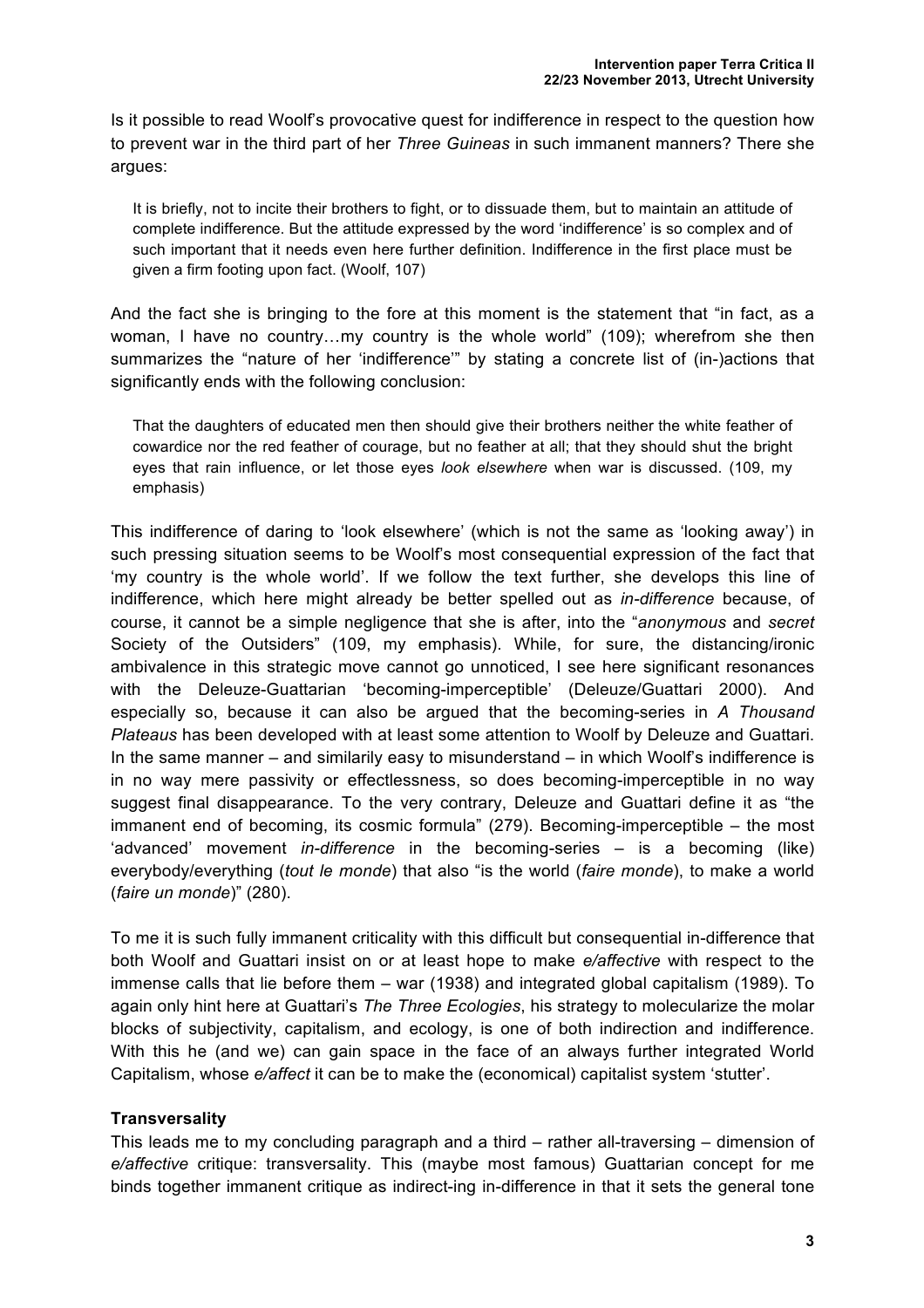in which critique and criticality is (to be) practiced when looked at from the view point of *e/affectivity*. To just for a moment look at the history of its 'invention' (understood in the Deleuze/Guattarian sense in which 'creation of concepts' is a (philosophical) task (1994)): as Gary Genesko in his essay on "The Life and Work of Félix Guattari" (2008) describes, transversality explicates Guattari's affirmative critical engagement with the psychoanalytical method of transference. Instead of merely rejecting/overcoming psychoanalysis for this "mischievous and seductive" method (Genesko, 48) that fixes everything between two (analyst/analysand), "Guattari developed the concept of transversality through his interest in finding a kind of therapy adequate to an institutional context" (48). He therefore translates (multiplies) 'transference' so that the (therapeutic) transformative situation (in all its openness and ambivalence) is transversalized as a process in which more agential connections are allowed into the arena and in which a de-personalization sets in that makes pre-set boundaries between categories – individuals, societies, collectivities, environments – become porous and possibly transformed into always already interrelated 'entities' (Guattari's (machinic) animism is of significance here).<sup>6</sup> Describing a process, "[it] remain[s] a line rather than a point" (Genesko, 74), transversality is to be seen as a concept 'practiced' more so than a concept 'philosophized'. And this cutting through every pure fantasy of theoretical solutions makes it for me another central dimension for *e/affective* criticality, whose interesting question is precisely not 'what it is', but rather 'how it is done'; or even better 'how it is *to be done*' if here at the end of this intervention paper I come back to the Foucaultian concern of critique as 'the art not to be governed like that'.

This paper must fail the test of being *e/affectively critical* in the sense of such a transversal praxis. Rather than 'doing', i.e. indirect-ing in-difference critical matters, it has merely reported on some points of critique. The texts of Woolf and Guattari are however exemplary practices of critique in this transversal sense. Whatever has changed since both historical moments – 1938 and 1989 – I want to end on two passages that to me exemplify the transversality from which I would hope to see new critical engagements (indirect-ing and indifference) to emerge, and they also bring again the two authors in close conversation with each other. Let me first cite again Woolf from the final pages of her third part in *Three Guineas*, when she phrases the outsiders' critical 'how to do' as "to cease all competition and to practise their profession experimentally, in the interest of research and for love of the work itself" (Woolf, 112, my emphasis). To which a little later she adds: "Elasticity is essential; and some degree of secrecy…we, remaining outside, will experiment not with public means in public but with private means in private. Those experiments will not be merely critical but creative" (113). And Guattari in his very different way emphasizes in as much the experimental and creative practice, when he sees his "new ecosophy" which is "at once applied and theoretical, ethicopolitical and aesthetical" not as "a discipline of refolding on interiority, or a simply renewal of earlier forms of 'militancy'", but as the think-practicing of subjectivity that "is able to install itself simultaneously in the realm of the environment, in the major social and institutional assemblages, and symmetrically in the landscapes and fantasies of the most intimate spheres of the individual" (Guattari, 44-45).

 $6$  The terminology of 'entities' is (in)directly referring to Whiteheadian process-philosophy whose 'actual entities' might feel comfortable in this proximity.